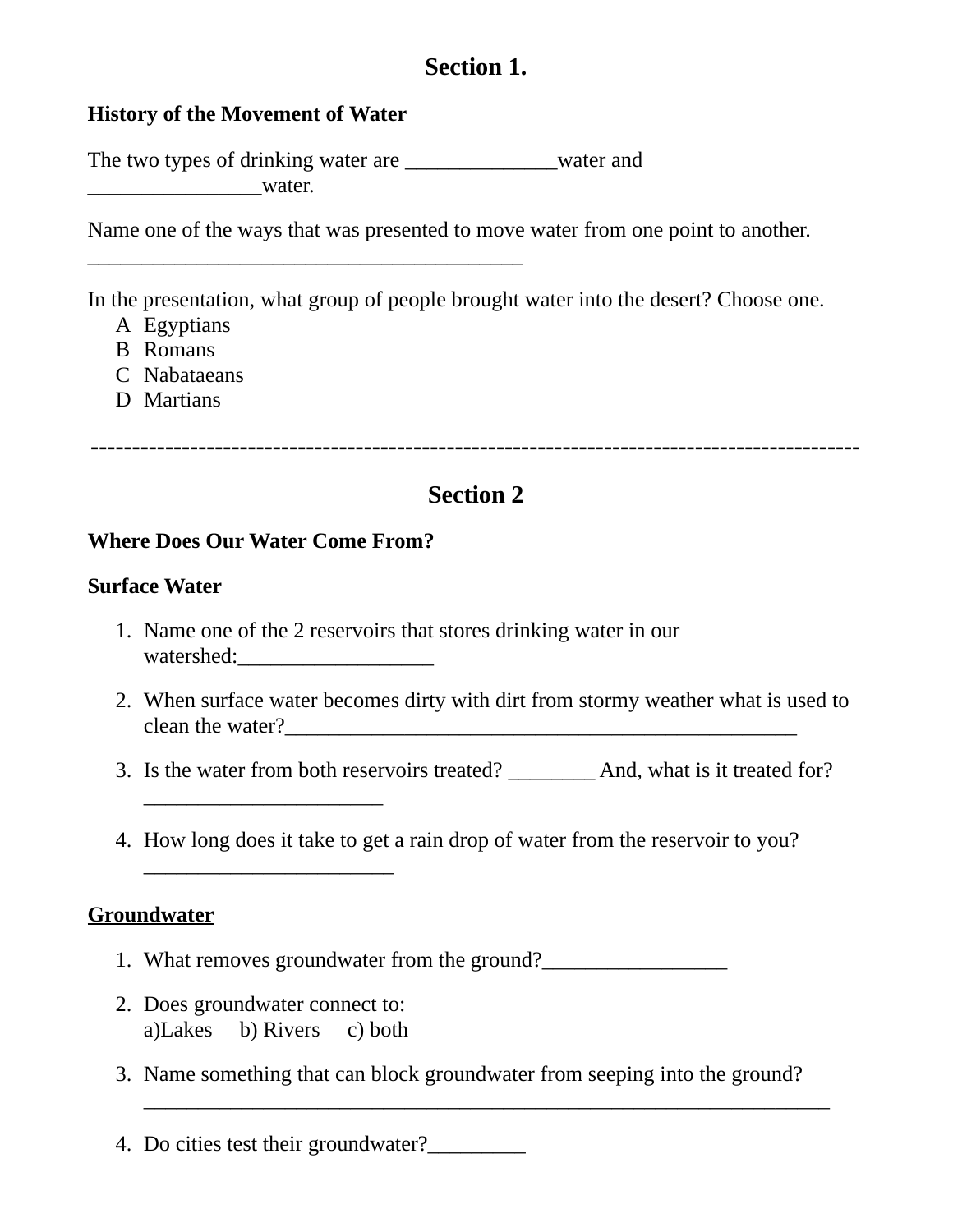# **Section 3**

## **What is an Aquifer**

- 1. Which of the following best describe an "aquifer'?
	- a) The area than rain lands on the ground.
	- b) The area that a creek flows over the ground
	- c) The area underground that ground water flows
- 2. What is the name of the process that cleans and purifies water as it flows into the ground?
	- a) Infiltration
	- b) Purification
	- c) Precipitation
- 3. Which type of soil would water flow faster through?
	- a) Cobble and large rocks
	- b) Gravel
	- c) Sand
	- 5. Which of the following would help make sure our drinking water remains pure?
		- a) Prevent toxic oils from getting into creeks and streams
		- b) Don't over fertilize lawns and gardens
		- c) Properly dispose and recycle electronics and batteries to keep them out of land fills where they can leak into the ground
		- d) All the above can help keep our ground water pure

-------------------------------------------------------------------------------------------------------------------

# **Section 4**

### **How Do We Collect Water?**

What moves water upward in a modern day well? Why do water districts put water in large tanks? Choose one.

- a) Because it is fun
- b) To store water for periods of heavy water use
- c)They want to keep all the water for themselves